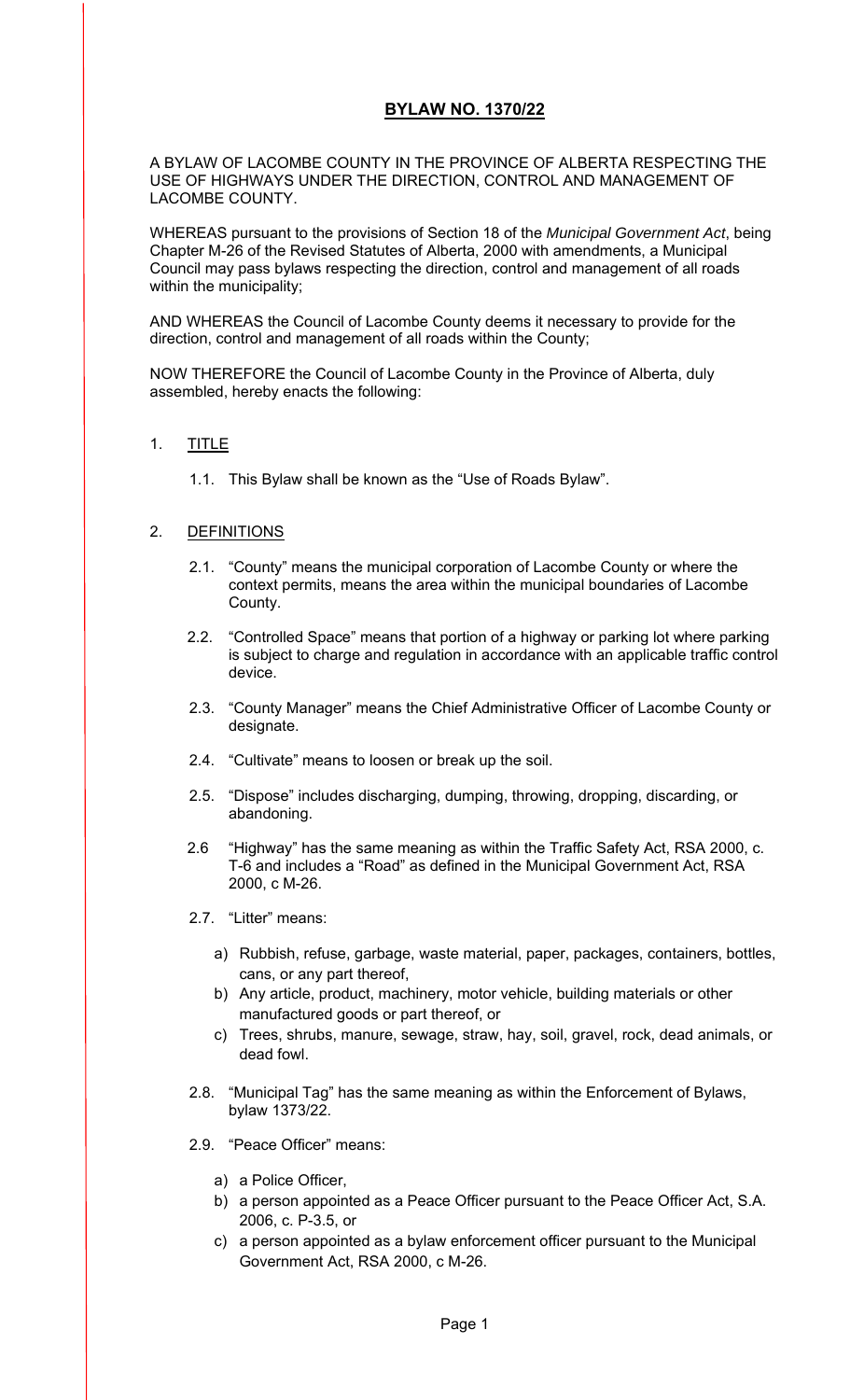- 2.10. "Second Offence" means the penalty when any person contravenes the same provision of the Bylaw twice within a consecutive twelve-month period.
- 2.11. "Traffic Control Device" has the same meaning as within the Traffic Safety Act, RSA 2000, c. T-6 and includes any payment terminal erected for the use of a controlled space.
- 2.12. "Third Offence" means the penalty when any person contravenes the same provision of the Bylaw three times within a consecutive twelve-month period.
- 2.13. "Vehicle" has the same meaning as defined in the Traffic Safety Act, RSA 2000, c. T-6 and includes off-highway vehicles as defined in the Off-highway Vehicle Bylaw, Bylaw 1137/11.
- 2.14. "Violation Ticket" means as defined in the Provincial Offences Procedure Act, RSA 2000, c. P-34.

### 3. CONTROLLED PARKING SPACES

- 3.1. The County Manager may authorize parking spaces on any highway or in any parking lot to be designated as a controlled space and cause to be placed a traffic control device to regulate that space.
- 3.2. No person shall park or allow a vehicle to remain in a controlled space for longer than the period of time prescribed by a traffic control device.
- 3.3. The operator of a vehicle shall pay for the use of a controlled space in accordance with the instructions given on a traffic control device.
- 3.4. Where parking spaces have been marked, no person shall stop or park a vehicle at any place other than:
	- a) wholly within the controlled space; or
	- b) between the lines or markings indicating the limits of a single parking space.
- 3.5. No person shall park a vehicle:
	- a) where prohibited by a traffic control device; or
	- b) contrary to the instructions given by a traffic control device.
- 3.6. Immediately after parking a vehicle in a controlled space, the operator shall immediately follow the instructions given on a traffic control device for the use of that space.

### 4. DISABLED PARKING

- 4.1. Parking spaces for persons with disabilities shall be marked by signs posted by the County.
- 4.2. No person shall stop or park a vehicle in a parking space, or any part thereof, that is marked or designated for the use of persons with disabilities, unless:
	- a) the vehicle displays a placard or license plate issued or recognized by the Registrar for a person with a disability; and
	- b) the vehicle is operated by, or is being used to transport, a person with a disability.
- 4.3. Where, pursuant to Section 4.2., the Vehicle is identified by a placard for a person with a disability, the owner or operator shall have such placard visibly displayed while the vehicle is stopped or parked in a parking space designated for disabled parking.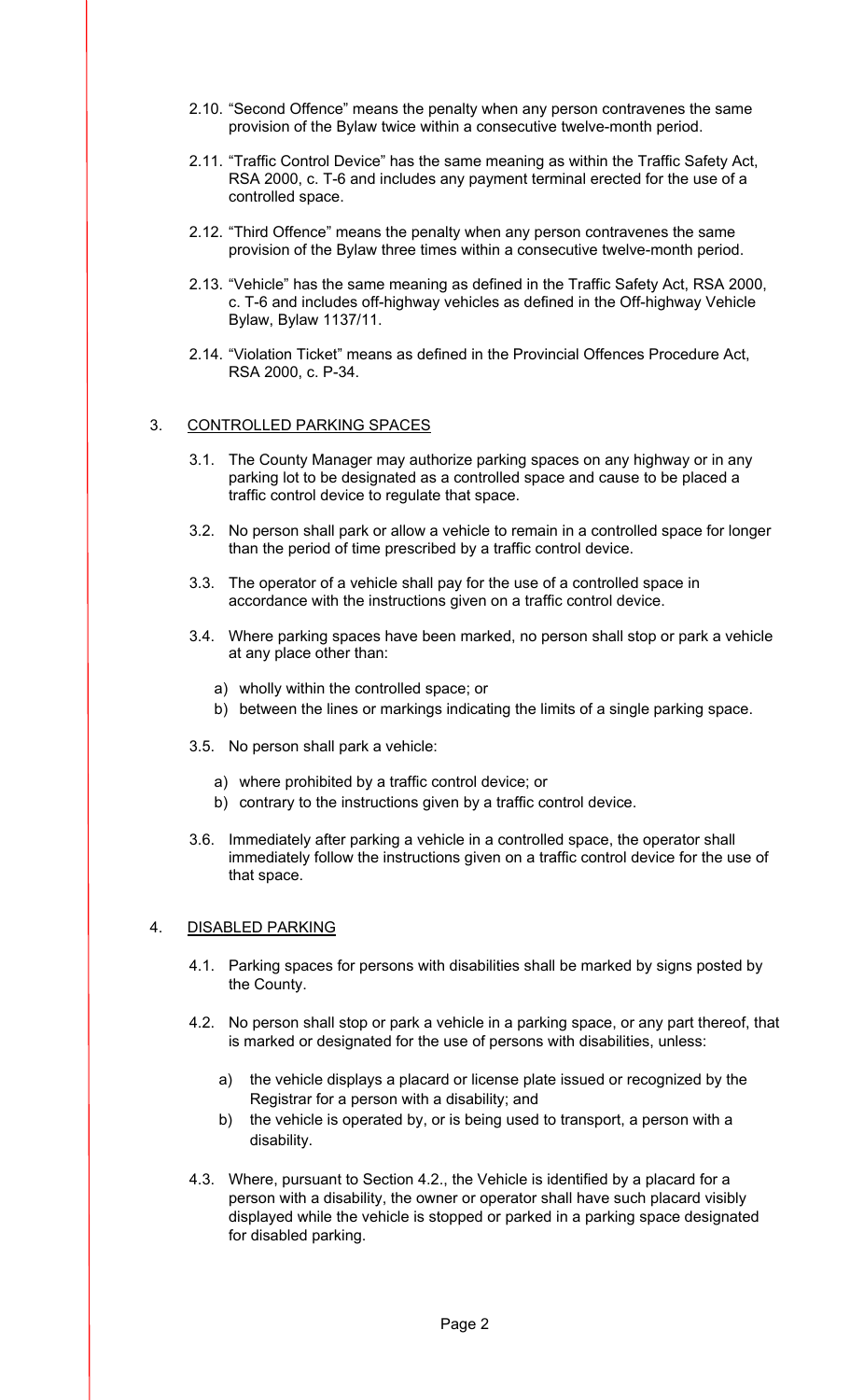## 5. EXCEPTIONS

- 5.1. Sections 3 and 4 of this Bylaw shall not apply to:
	- a) any person performing work of an emergency nature for the preservation or protection of life, health or property, but the onus shall be on the person performing the work to show that that the work was of an emergency nature;
	- b) any act of maintenance or repair being carried out by employees or contractors of Lacombe County
	- c) any act of emergency maintenance or repair being carried out by employees or contractors of a private utility;
	- d) the operation of emergency equipment for any emergency vehicle;
	- e) a Peace Officer engaged in performing their duty; or
	- f) any activity within the sole jurisdiction of the Government of Canada or the Province of Alberta.
- 5.2. The County Manager may authorize the parking of a vehicle or may exempt a vehicle or class of vehicles from the parking provisions of this bylaw.

## 6. USE OF HIGHWAYS

- 6.1. No person shall dispose of, or cause to be disposed of, any litter on a highway.
- 6.2. No person shall cultivate, or cause to be cultivated, a highway or any portion thereof.
- 6.3. No person shall remove, cut, or otherwise destroy trees or shrubs located on a highway.
- 6.4. No person shall remove any soil, sand, or gravel from a highway.
- 6.5. No person shall grade, ditch, or otherwise change the contour of a highway.
- 6.6. No person shall deposit snow upon the traveled portion of a highway.
- 6.7. No person may wash or clean equipment or vehicles on any portion of a highway.
- 6.8. No person shall install a fence or other physical structure on a highway.
- 6.9. No person shall install an approach on a highway.
- 6.10. No person shall install drainage works or facilities on a highway.
- 6.11. No person shall install a sign on a highway.
- 6.12. No person shall damage, deface, destroy, remove, or tamper with a traffic control device, or sign.
- 6.13. Notwithstanding anything hereinbefore contained the County Manager may issue a permit to a person authorizing any of the actions or things prohibited within Sections 6.1. to 6.12. inclusive of this Bylaw.

### 7. OFFENCE

- 7.1. Any person who contravenes this bylaw is guilty of an offence and liable on summary conviction as outlined in "Schedule B".
- 7.2. If a vehicle is involved in a contravention of this bylaw, the owner of that vehicle is guilty of an offence and liable on summary conviction as outlined in "Schedule B".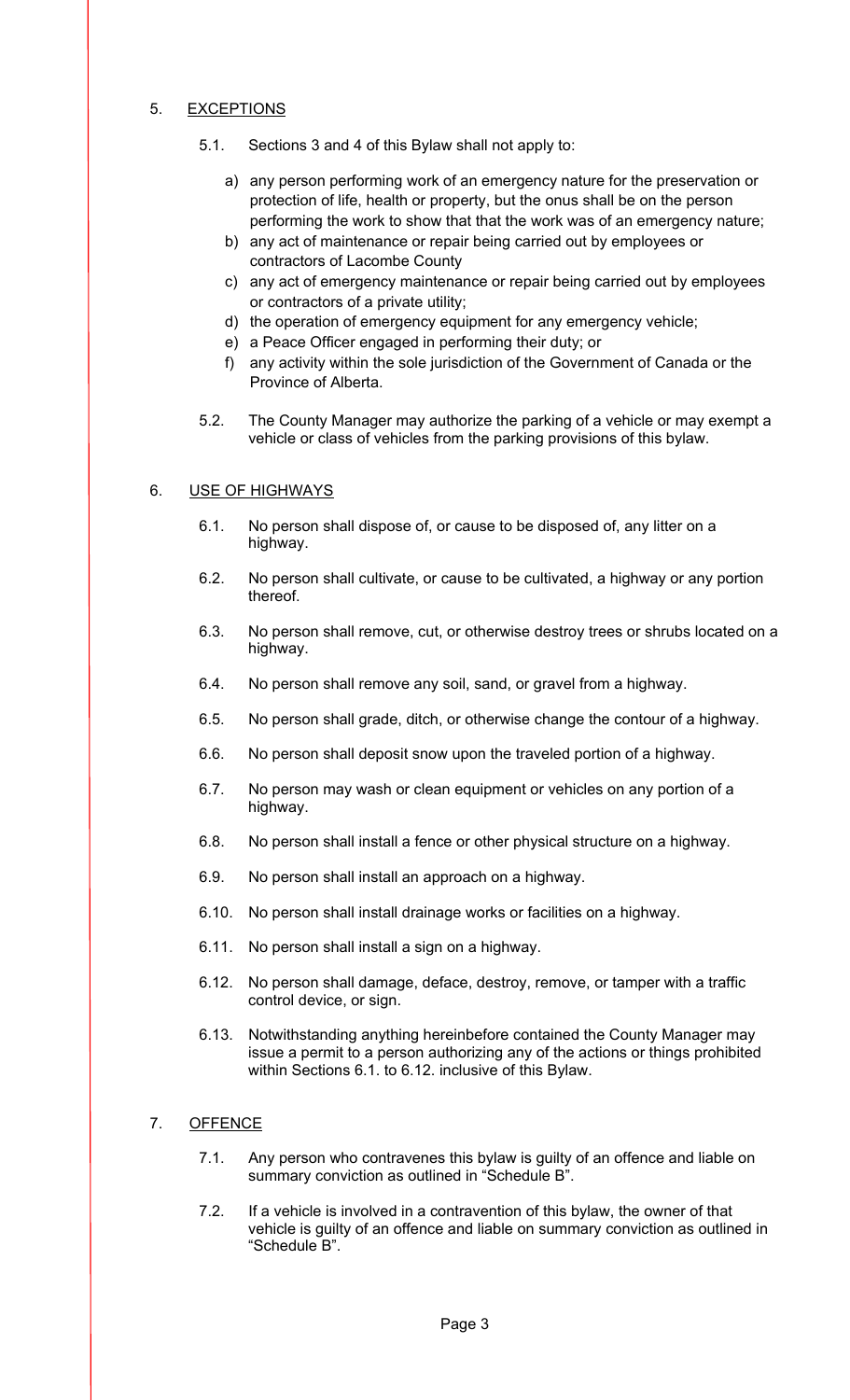## 8. MUNICIPAL TAG

- 8.1. A Peace Officer is hereby authorized and empowered to issue a Municipal Tag to any person the Peace Officer has reasonable and probable grounds to believe has contravened any provision of this Bylaw.
- 8.2. For the purposes of this bylaw, the Municipal Tag shall state:
	- a) the offence,
	- b) date and time of the offence,
	- c) location of the offence,
	- d) the name and address of the offender if ascertainable,
	- e) any vehicle license plate number and jurisdiction of issue if involved,
	- f) The Peace Officer's name and appointment number,
	- g) the appropriate penalty for the offence as in Schedule "A" of this Bylaw, and
	- h) that the penalty shall be paid within thirty (30) days of the issuance of the Municipal Tag.

## 9. VIOLATION TICKETS

9.1. a Peace Officer is hereby authorized and empowered to immediately issue a Violation Ticket pursuant to Part II of the *Provincial Offences Procedure Act*, to any person who the Peace Officer has reasonable grounds to believe has contravened any provision of this Bylaw.

### 10. SEVERABILITY PROVISION

10.1. Should any provision of this Bylaw be invalid, then such invalid provision shall be severed, and the remaining Bylaw shall be maintained.

### 11. REPEAL OF BYLAW

11.1. Bylaw No. 1074/08 is hereby repealed.

### 12. EFFECTIVE DATE

12.1. This Bylaw shall take effect as and from third and final reading.

Received first and second readings, and by unanimous consent of the Councillors present, a third reading and finally passed this \_\_\_ day of \_\_\_\_\_, 20\_\_.

Reeve

County Manager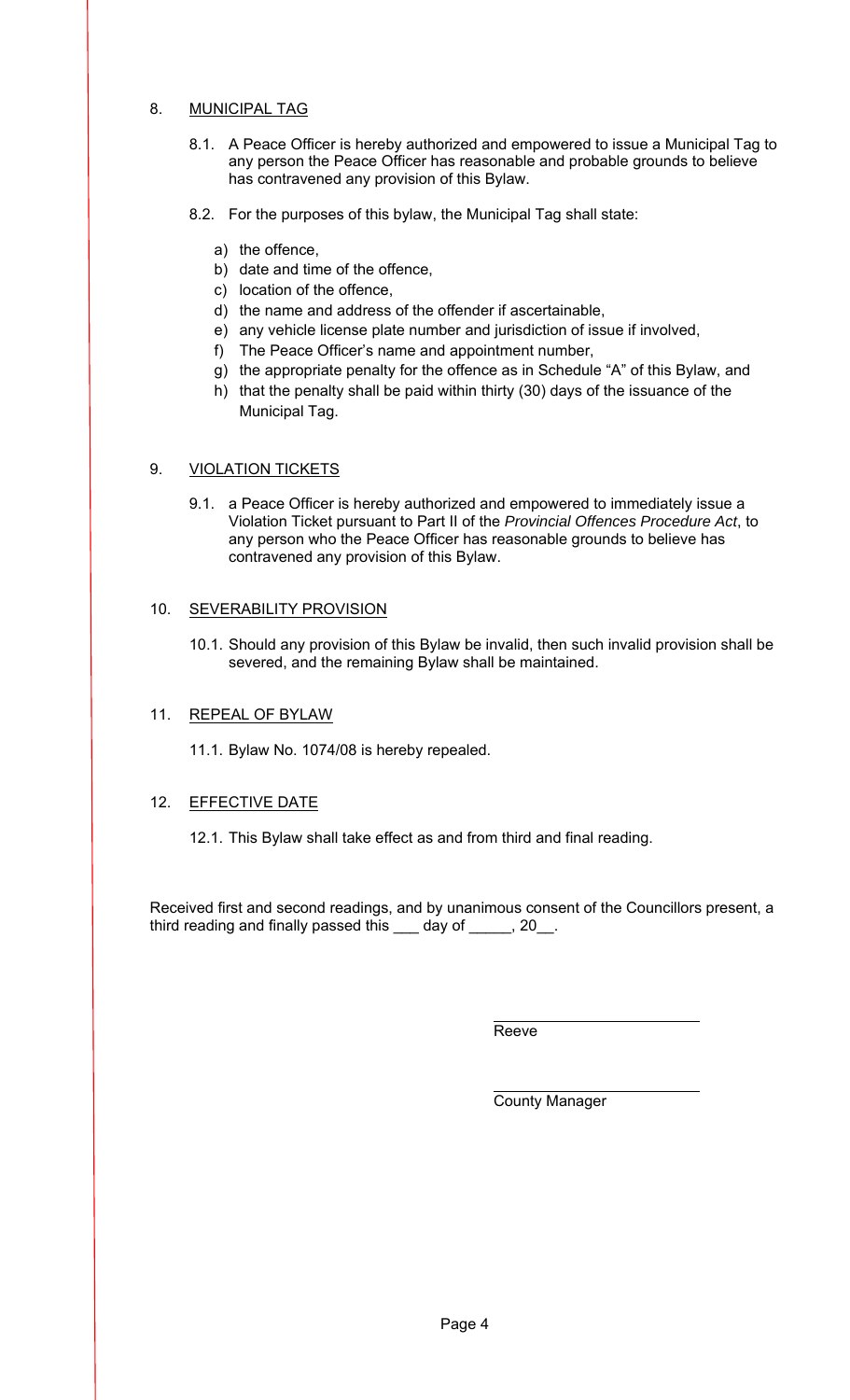# **SCHEDULE "A" MUNICIPAL TAG**

|                      | <b>PENALTIES</b>         | <b>SECTION</b> |
|----------------------|--------------------------|----------------|
| <b>First Offence</b> | Fine amount of \$75.00   | $3.1 - 3.6$ .  |
|                      | Fine amount of \$150.00  | $4.1 - 4.3$ .  |
| Second Offence       | Fine amount of \$150.00  | $3.1 - 3.6$ .  |
|                      | Fine amount of \$300.00  | $4.1 - 4.3$ .  |
| <b>Third Offence</b> | Fine amount of \$300.00  | $3.1 - 3.6$ .  |
|                      | Fine amount of \$600.00  | $4.1 - 4.3$ .  |
|                      |                          |                |
| <b>First Offence</b> | Fine amount of \$300.00  | $6.0 - 6.12$ . |
| Second Offence       | Fine amount of \$1000.00 | $6.0. - 6.12.$ |
| <b>Third Offence</b> | Fine amount of \$2500.00 | $6.0 - 6.12$ . |